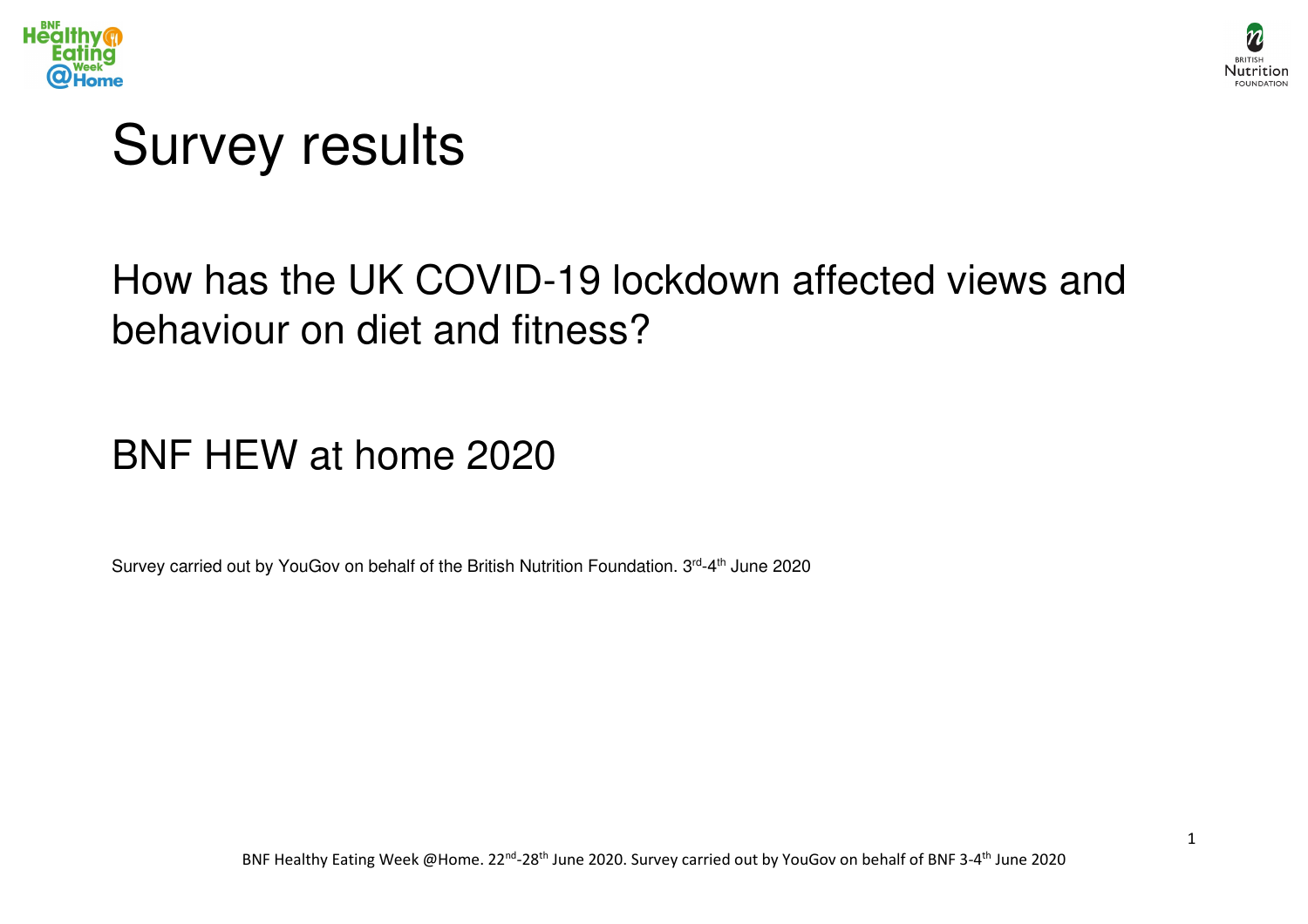



All questions below were framed in the context of peoples' behaviours since the UK-wide lockdown was imposed by the Government on the 23rd March 2020.

**1.Generally speaking, would you say you have been eating more or less healthily than you were before the lockdown, or have your eating habits stayed about the same as before?** 



### **Results**

- Half reported that their eating habits were about the same as before (50%).
- Over a quarter reported that they had been eating less healthily (27%).
- Over a fifth reported that they had been eating more healthily (22%).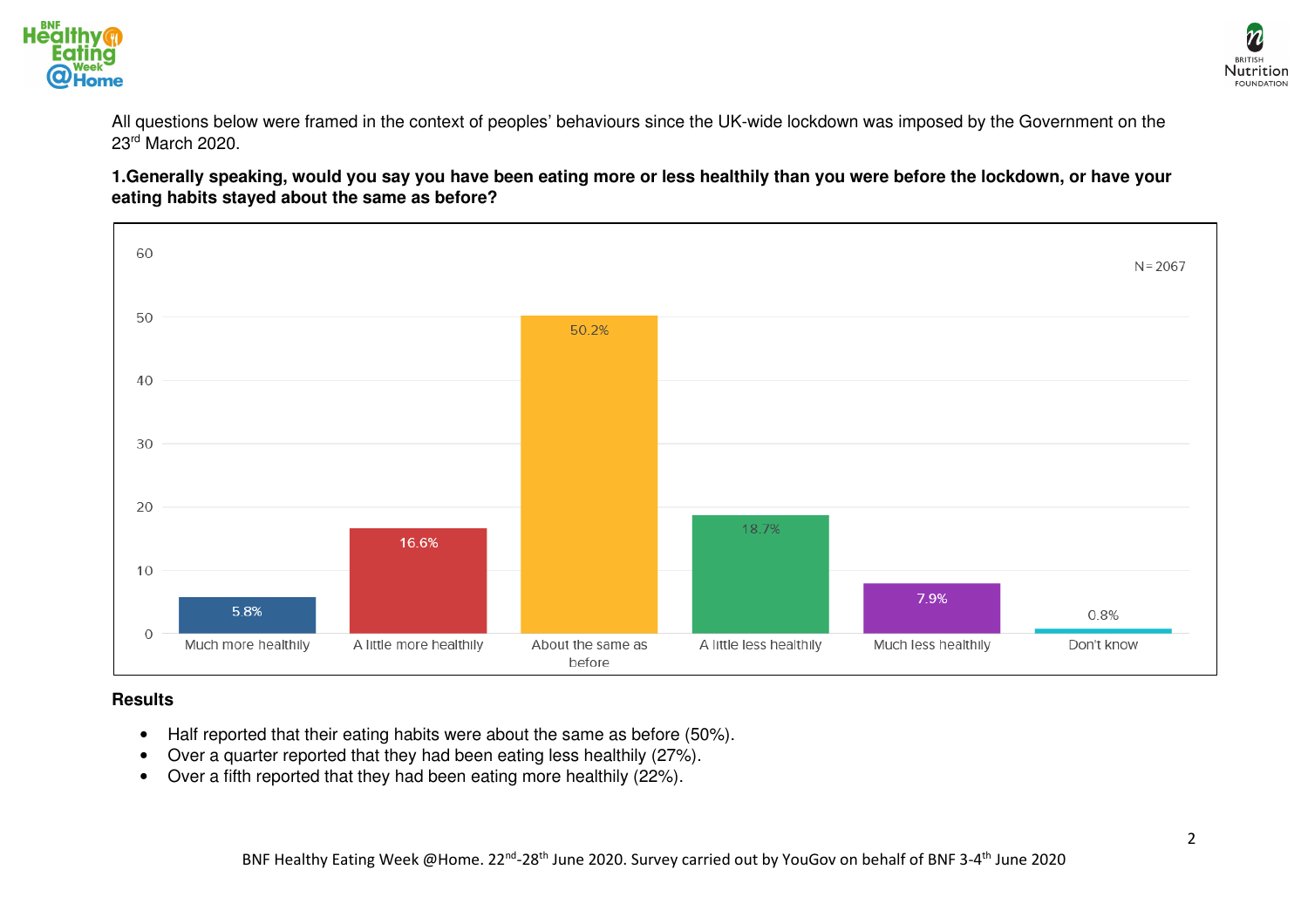





### **2. Which, if any, of the following are your biggest worries about your current diet/fitness since lockdown began?**

#### **Results**

The biggest reported worries about diet and fitness were:

- Gaining weight (39%)
- Getting unfit (34%)
- Eating too many unhealthy snacks (27%)

32% of responders said they were not worried about their current diet/fitness.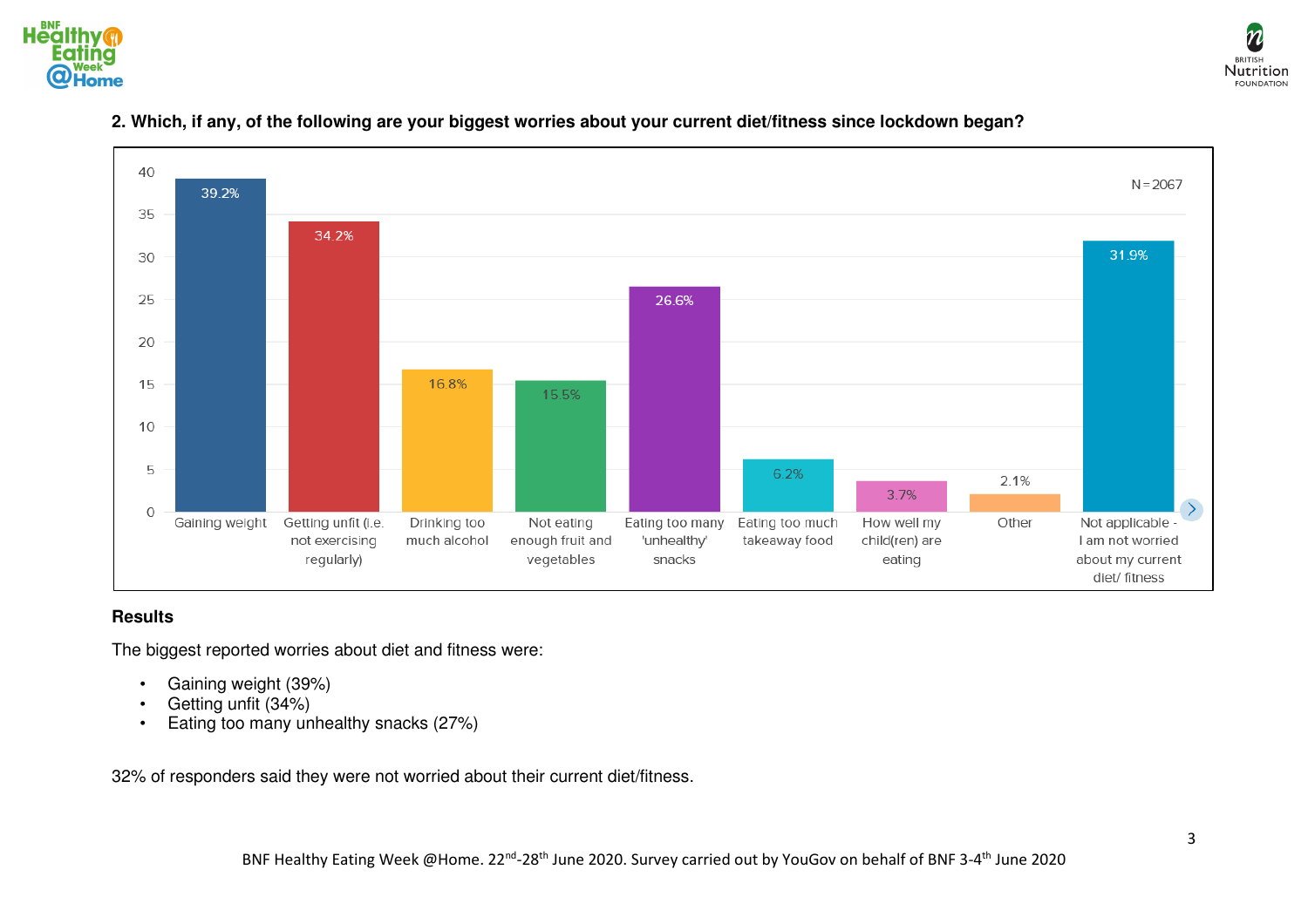



**3. Which, if any, of the following have made it more difficult for you to eat healthily recently? (Directed at those who responded that they were eating a little or much less healthily to Q1).** 



#### **Results**

- 63% reported they are eating more out of boredom.
- 48% reported not feeling motivated enough to eat well.
- 45% reported eating more during lockdown due to stress, anxiety or tiredness.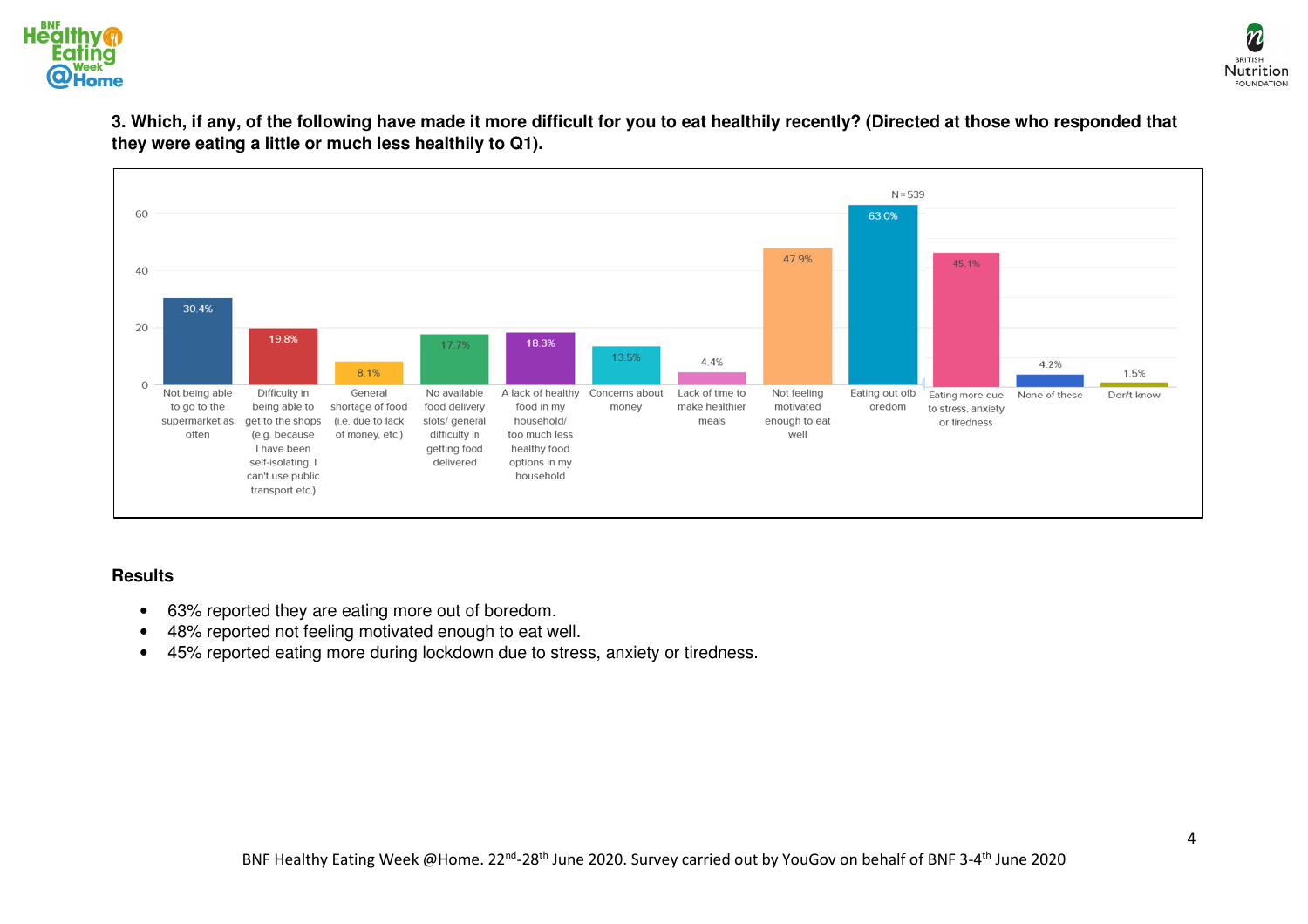







#### **Results**

The most commonly reported cooking and eating changes were:

- Planning more in advance (29%)
- Trying new recipes (23%)
- More baking/bread making (20%)

 17% reported they have been enjoying cooking more (7% said they didn't enjoy cooking) and 32% reported they had not changed the way they cook/eat since lockdown.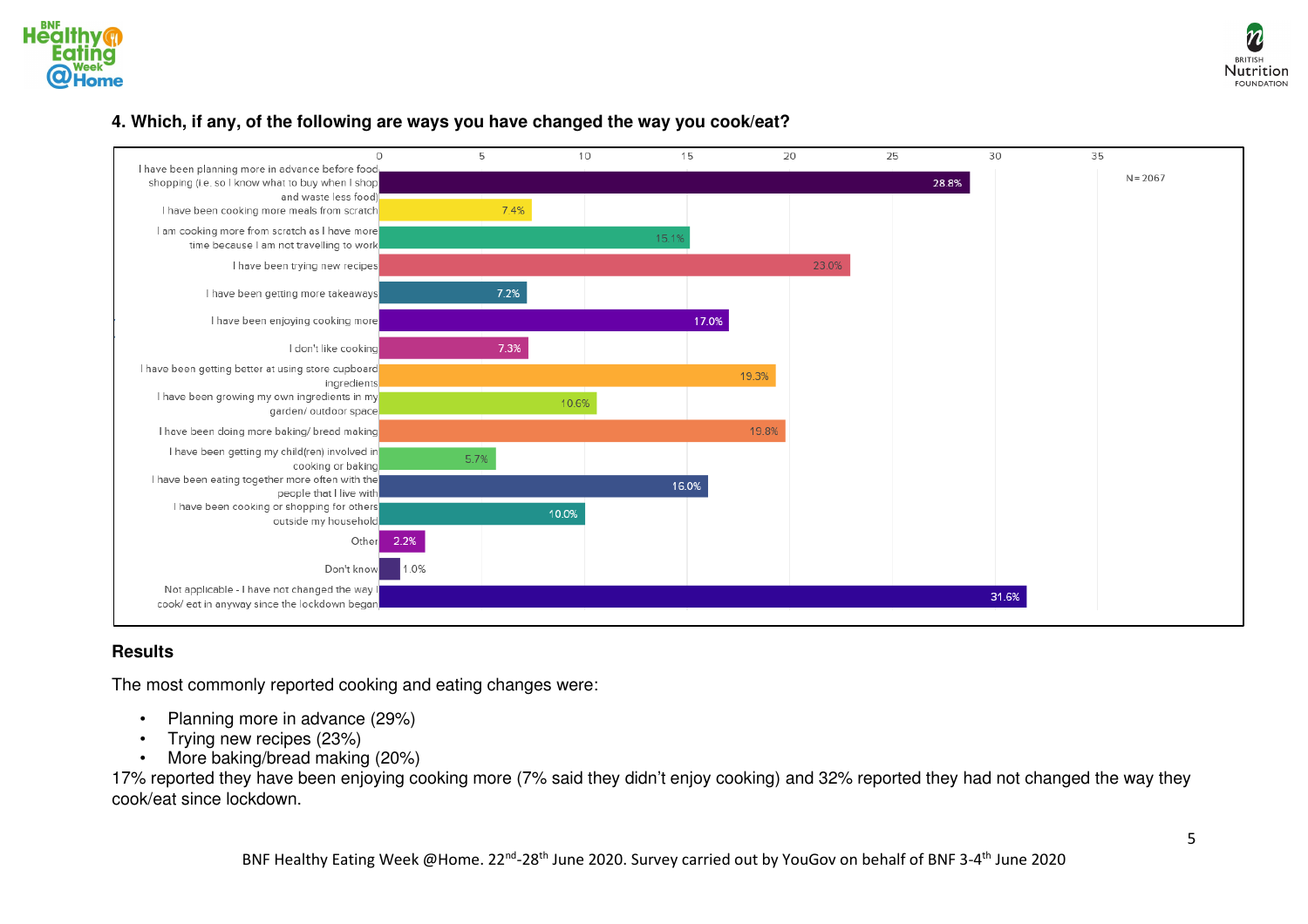



#### 40  $N = 2067$ 35 32.2% 30 29.1% 25 24.8% 23.5% 20 19.0% 15 10 11.1% 9.1% 8.4% 8.0% 5 3.4% 0.8%  $\circ$ Other I have been I am less active I have generally I have started I have started I have started I have been The Don't know Not applicable sitting down a than usual (e.g. been walking/ going for regular running or doing online more active Government's - my exercise/ lot more due to gym cycling less as walks cycling exercise classes/ in the home daily exercise activity levels closures, not I am no longer videos policy has (e.g. cleaning, haven't changed helped me getting outside travelling to gardening. since the enough, etc.) work looking after to focus on lockdown children, etc.) exercising every day

### **5. Which, if any, of the following are ways in which your exercise/activity levels have changed?**

#### **Results**

- 32% responded that they have been sitting down a lot more since lockdown.
- 29% reported that they have been less active than usual.
- A quarter have started going for regular walks and 19% have been more active in the home.
- 24% reported their exercise/activity levels haven't changed since the lockdown.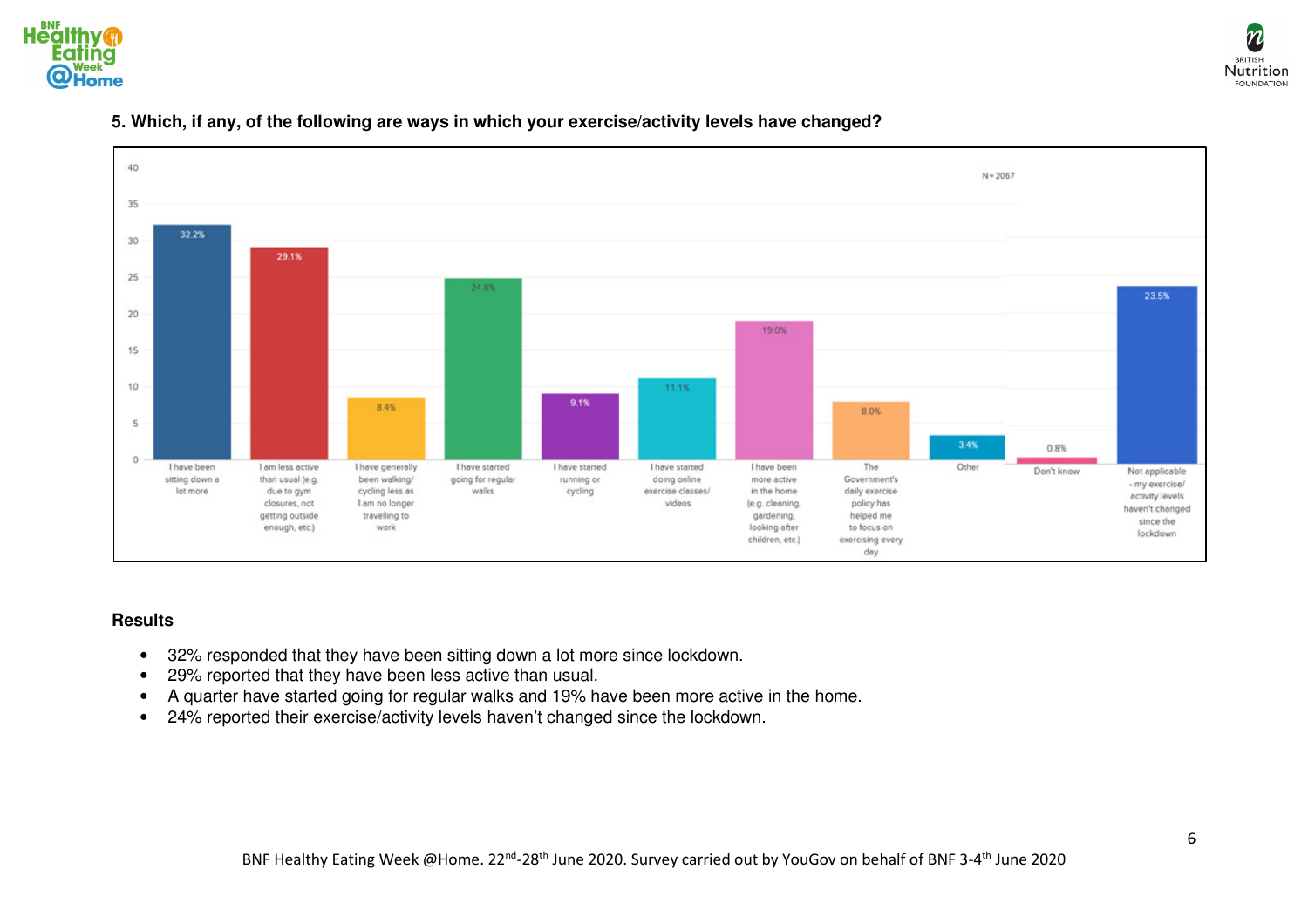







#### **Results**

The biggest priorities for health/wellbeing as the COVID-19 restrictions are lifted are:

- Becoming more active (47%)
- Losing weight (43%)
- Eating more healthily overall (29%)

22% reported no health/wellbeing priorities after COVID-19 restrictions are lifted.